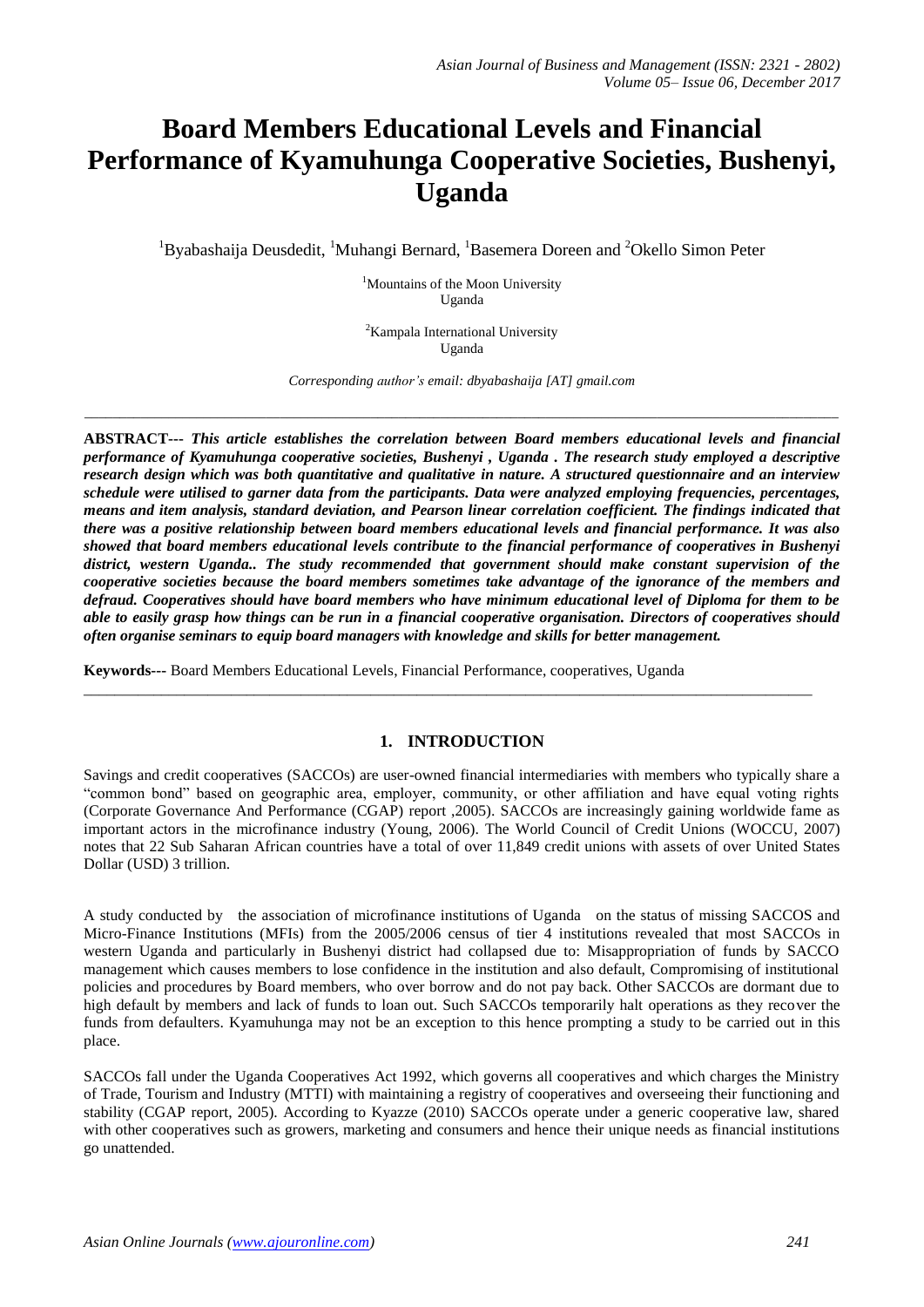Many SACCOs have fallen victim to poor management (CGAP report, 2005). Ssemwanga (2009) concurs with CGAP report (2005) adding that in the past, management of many SACCOs in Uganda was so poor that most of them collapsed. Vices like conflict of interests, over politicization were a common practice and a lot of members' savings were lost.

# **2. METHODS AND MATERIALS**

### **2.1 Data Capturing.**

Data utilised for the research study was obtained employing both primary and secondary sources. Primary data was reached at through questionnaires and interviews. The research study utilised a descriptive research design with both the interpretivism and positivism paradigms in order to describe the research situation and the sample characteristics. The research study chose a total of 385 participants (sample size) out of 10052 target population.

### **2.2 Research Instruments**

A structured questionnaire was employed because it garners a lot of data in a short period of time (Amin 2005). Interviews were also employed to enable the researcher garner data that cannot be directly obtained using the questionnaires (Amin, 2005).

### **2.3 Sampling Techniques.**

Simple random sampling was used to garner data for the researcher wished to give equal opportunities to the participants. Purposive sampling was also utilised so as to get important data from targeted people.

### **2.4 Validity and Reliability of the Research Instruments**.

The validity of the instrument (structured questionnaire) was analysed using content validity Index by expert judges in education and financial performance. Besides, the validity of the interviews was arrived at by interviewing core participants to validate the questionnaires (Gibbs 2007).The reliability of the structured Questionnaire was realised by using cronbach's alpha coefficient formula .On the other hand; the reliability of the interviews was obtained through prolonged talks with the participants (Gibbs ,2007).

### **2.5 Data analysis**

Using descriptive statistics and Pearson linear correlation coefficient; the researcher analysed the data for the study. While Qualitative data was analyzed by categorising the information into meaningful themes and sub- themes for flexible interpretation along a story format (Gibbs, 2007).

## **3. RESULTS AND DISCUSSION**

### **3.1 Theoretical Framework**

The study was anchored on agency theory. According to Wright (1999), agency theory explains the relationship between the Directors, such as members and agents. In this theory, members who are the owners or principals of the cooperatives, hire other people by electing the management board as their agent to do the work on their behalf (Yermack,2000).

In agency theory, the agent may succumb to self-interest, opportunistic behavior and falling short of the agreement between the interest of the Directors and the agent's pursuits. Although with such setbacks, agency theory was introduced basically as a separation of ownership and control (Bhimani, 2008).

# **3.2 Demographic Characteristics**

From the findings it can be observed that majority of the respondents were male with 224(58.2%) respondents, their counterparts the females were 161(41.8%). This implied that the majority of the account holders in the cooperatives were males meaning that there is male domination among the cooperative societies in Bushenyi district, western Uganda.

From the findings, majority of the respondents who were in between 30-39years were 140(36.4%), this was followed by those who were between 40-49years who were 122(31.7%), those below 29years followed them with 91(23.6%) respondents, then the least group were those above 50 years of age who were 32(8.3%)participants. This implied that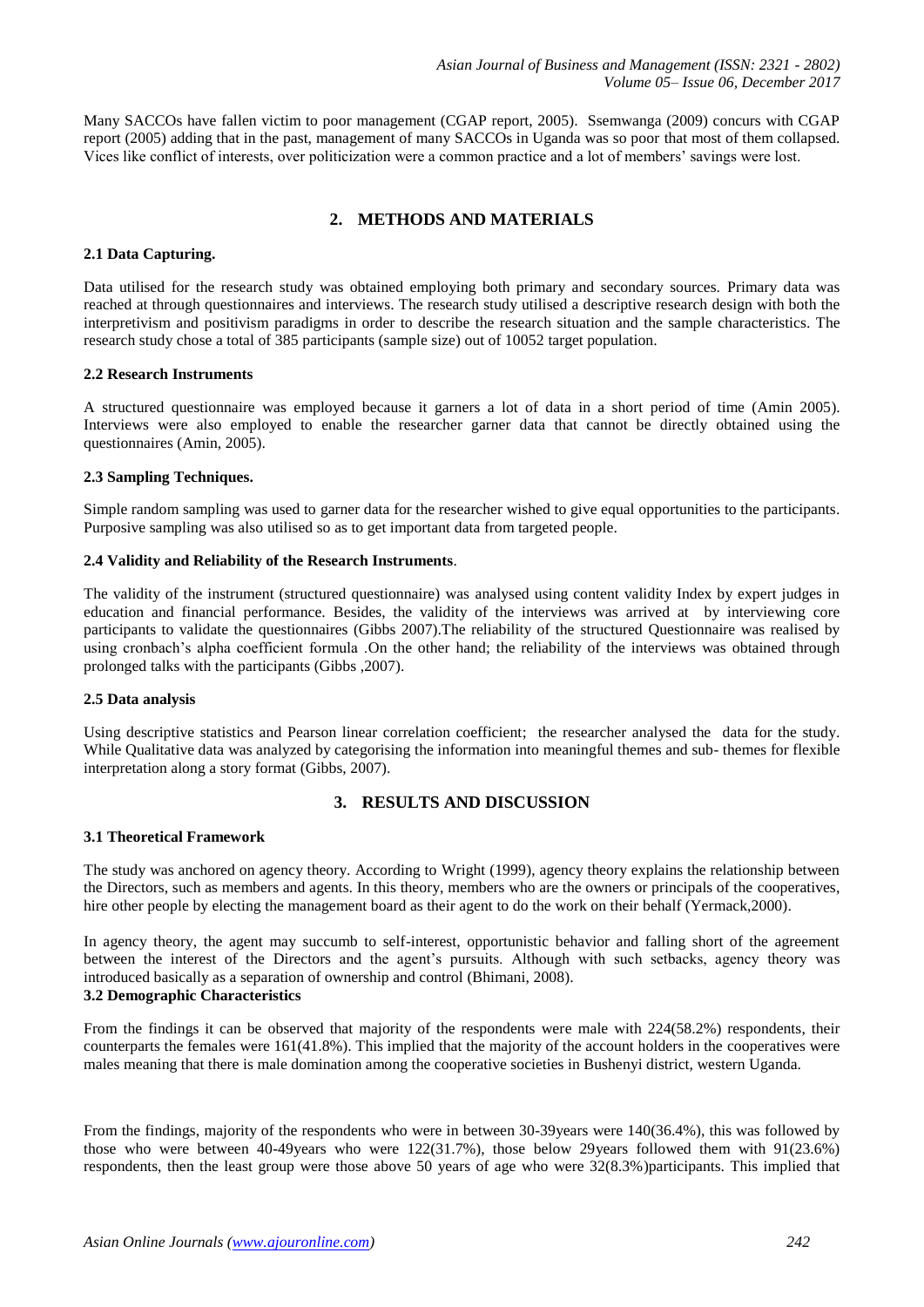majority of people were in between 30 to 39 years of age and it also suggested that it was the most productive age group which did alot of saving leading to development of members.

### 3.3 **Respondents Educational levels**

Results from Table 1 below indicated that most respondents had primary level of education and they were 139(36.1%), followed by those of secondary level who were 131(34.0%), the Diploma holders came third with 39(10.1%) respondents and those with degrees followed them with 37(9.6%) , the certificates holders followed them with 36(9.4%) respondents and finally the least group were those of others who were only 3(0.8%) and this were mainly postgraduate holders and masters holders. This implied that majority of cooperative members were less educated. And this could also mean that those who were highly educated preferred to have accounts with commercial banks other than with cooperative societies.

|       | Items              |           |              |                      |                           |
|-------|--------------------|-----------|--------------|----------------------|---------------------------|
|       |                    | Frequency | Percent      | <b>Valid Percent</b> | <b>Cumulative Percent</b> |
| Valid | <b>PRIMARY</b>     | 139       | 36.1         | 36.1                 | 36.1                      |
|       | <b>SECONDARY</b>   | 131       | 34.0         | 34.0                 | 70.1                      |
|       | <b>CERTIFICATE</b> | 36        | 9.4          | 9.4                  | 79.5                      |
|       | <b>DIPLOMA</b>     | 39        | 10.1         | 10.1                 | 89.6                      |
|       | <b>DEGREE</b>      | 37        | 9.6          | 9.6                  | 99.2                      |
|       | <b>OTHERS</b>      | 3         | $.8^{\circ}$ | $.8^{\circ}$         | 100.0                     |
|       | <b>Total</b>       | 385       | 100.0        | 100.0                |                           |

|  |  |  | <b>Table 1: Respondents Educational Level</b> |  |
|--|--|--|-----------------------------------------------|--|
|--|--|--|-----------------------------------------------|--|

### **Source: primary data**

### **3.4 Board Educational Level**

Results from Table 2 below, indicated that the mean board educational level was 1.6255 which implied that members agreed that board educational level was an area of concern in the governance of the cooperatives. The findings specifically strongly agreed with the parameter that the board members have knowledge on the financial matters of the cooperatives which was with (mean=1.27) .The respondents also agreed to greater extent that the board members have knowledge on the financial decisions taken at the meeting, they offer technical advice on running and management of the cooperatives , that they understand their roles and duties and that board members have basic skills to effectively supervise the operations (mean= 1.59, mean=1.63, mean = 1.63 and mean=1.69) respectively. However they slightly agreed that board members fully involve themselves in the affairs of the cooperatives (mean=1.94).

#### **Table 2: Board Educational Level**

| Items                                                                                  | N   | Mean   | <b>Std. Deviation</b> |
|----------------------------------------------------------------------------------------|-----|--------|-----------------------|
| The board members have knowledge on the financial matters of the<br><b>SACCO</b>       | 385 | 1.27   | .446                  |
| The board members understand their roles and duties                                    | 385 | 1.63   | .826                  |
| The board members have knowledge on the financial decisions taken at<br>the meeting    | 385 | 1.59   | .508                  |
| The board members offer technical advice on the running and<br>management of the SACCO | 385 | 1.63   | .514                  |
| The board members fully involve themselves in the affairs of the SACCO                 | 385 | 1.94   | .770                  |
| The board members have basic skills to effectively supervise the<br>operations         | 385 | 1.69   | .643                  |
| <b>Board educational level</b>                                                         | 385 | 1.6255 | .29702                |

Source: primary data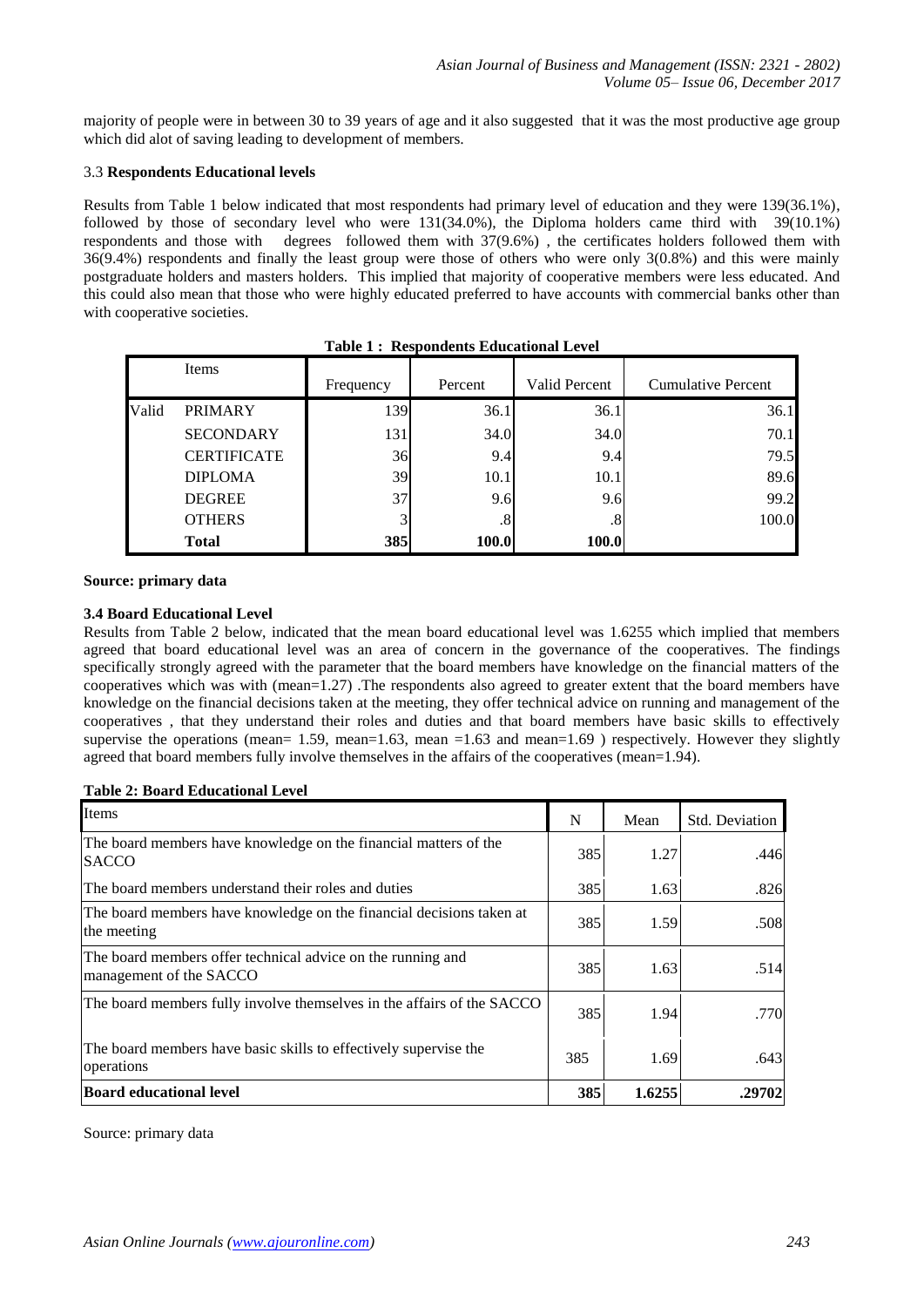### **3.5 The relationship between Board Educational Level and financial performance**

Results from Table 3 below indicated that there was a positive correlation between the board educational levels and financial performance.  $(r=0.304^{**}$  P-value<0.01), this meant that board educational levels of the cooperatives contribute to the financial performance in a positive manner leading to development of cooperatives. This further implied that a board with highly educated board members will experience high financial performance. This agreed with hypothesis that there is a positive relationship between board Educational level and financial performance of cooperatives. And therefore the hypothesis was accepted.

|            | Table 5. Doard Educational Level and Imancial performance |            |            |
|------------|-----------------------------------------------------------|------------|------------|
|            |                                                           | <b>MBE</b> | <b>MFP</b> |
| <b>MBE</b> | <b>Pearson Correlation</b>                                |            | $.304***$  |
|            | Sig. (2-tailed)                                           |            | .000       |
|            | N                                                         | 385        | 385        |
| <b>MFP</b> | <b>Pearson Correlation</b>                                | $.304***$  |            |
|            | Sig. (2-tailed)                                           | .000       |            |
|            | N                                                         | 385        | 385        |

| Table 3: Board Educational Level and financial performance |
|------------------------------------------------------------|
|------------------------------------------------------------|

\*\*. Correlation is significant at the 0.01 level (2-tailed).

Source: primary data

These results concurred with the qualitative results which revealed that highly educated members help in understanding financial issues which leads to right decision making.

The chief accountant of Kyamuhunga cooperative society stated:

### *if the educational level of members is to a good standard level like Diploma and above… then it helps in understanding financial issues which leads to right decision making.*

Further still the results agreed with findings of AMFIU report, 2007 that some SACCOs had illiterate committee members who lacked basic skills to effectively supervise operations and were defrauded by management who took advantage of their ignorance.

### **4. CONCLUSION AND RECOMMEDATIONS**

There is a positive correlation between the board educational level and financial performance. A cooperative board with highly educated board members may experience high financial performance because it helps in understanding financial issues which leads to right decision making.

A board member needs to be fully equipped with management knowledge such as finance, accounting, marketing, information systems, legal issues and other related areas to the decision making process because supervising management decisions in an efficient manner may improve firm's performance.

Finally, it was also said that illiterate committee members who lack basic skills to effectively supervise operations may always be defrauded by managers who take advantage of their ignorance.

Cooperatives should have board members who have minimum educational level of Diploma for them to be able to easily grasp how things can be run in a cooperative organisation. Directors of cooperative societies should always organise seminars for members to acquire skills and knowledge required for better management of cooperatives.

### **5. REFERENCES**

- AMFIU Report; *Microfinance Tomorrow: Refocusing the vision for the Industry and Credit Cooperatives* , Donor Brief No. 25 ,2007.
- Amin, E.M; *Social Science Research. Conception, Methodology and Analysis*, Kampala, Uganda. Makerere University Printery,2005.
- Corporate Governance And Performance (CGAP) report, 2005).
- Gibbs ,G. *Analysing Qualitative* , Data.University of Warwick, London. 2007.